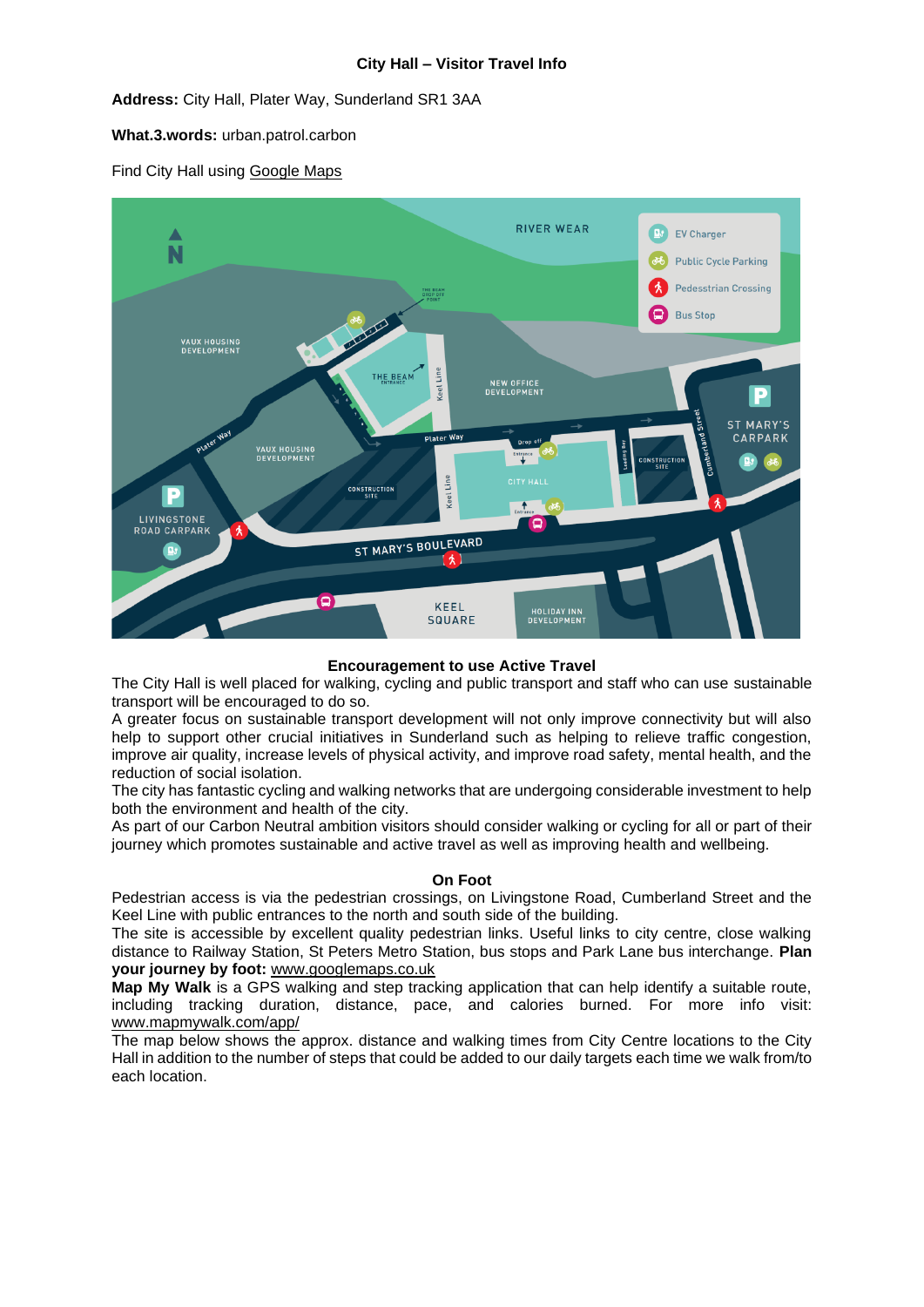

# **By Bicycle**

There is a vast network of local on and off-road cycle routes across the city which are shown on maps that you can download from the Go Smarter, Go Active Website: [www.gosmartergoactive.co.uk](http://www.gosmartergoactive.co.uk/)

## **Bicycle Parking**

There is sheltered visitor cycle parking located outside the public entrances on the north and south side of the building.

There is also secure public cycle parking avialble inside St Mary's Car Park.

# **Public Transport**

Plan your bus or metro journey using [www.traveline.info](http://www.traveline.info/)

Find out which bus or metro is arriving next by using the Nexus Live Travel Ma[p www.livemap.nexus.org](http://www.livemap.nexus.org/)

#### **Bus Services**

City Hall is located within a 10-minute walk of the Park Lane Bus Interchange and Fawcett Street where most of the buses stop in the city centre.

The closest bus stops to City Hall are located on St Mary's Boulevard

- Adjacent City Hall Eastbound, A183 St. Marys Boulevard
- Adjacent Keel Square Westbound, A183 St. Marys Boulevard

Buses that currently serve these bus stops are:

- Stagecoach 20 Eastbound to City Centre will pass City Hall to Fawcett Street.
- 700 / 701 Connect Bus Eastbound to St. Peters Metro, Stadium of Light & Westbound to Park Lane Interchange
- Go NE 9 Westbound to City Centre to Park Lane interchange
- Go NE 56 Westbound to City Centre to Park Lane interchange

#### **Metro Services**

The following metro stations are located within 800m of City Hall:

**St. Peters Metro Station** is the nearest station to City Hall with lifts for access. 5-minute walk from City Hall with cycle storage facilities and an e-scooter pick up / drop off area.

**Sunderland Station Metro Station** within the City Centre, 5-minute walk to City Hall, Cycle hoops and an e-scooter pick up / drop off area.

**Park Lane Metro Station** within the City Centre, 10 mins walk to City Hall, Cycle hoops and an escooter pick up / drop off area.

#### **Railway Station**

Sunderland Railway Station, within the City Centre a 5-minute walk. Train operating companies serving this station:

- GNER
- Metro
- **Grand Central**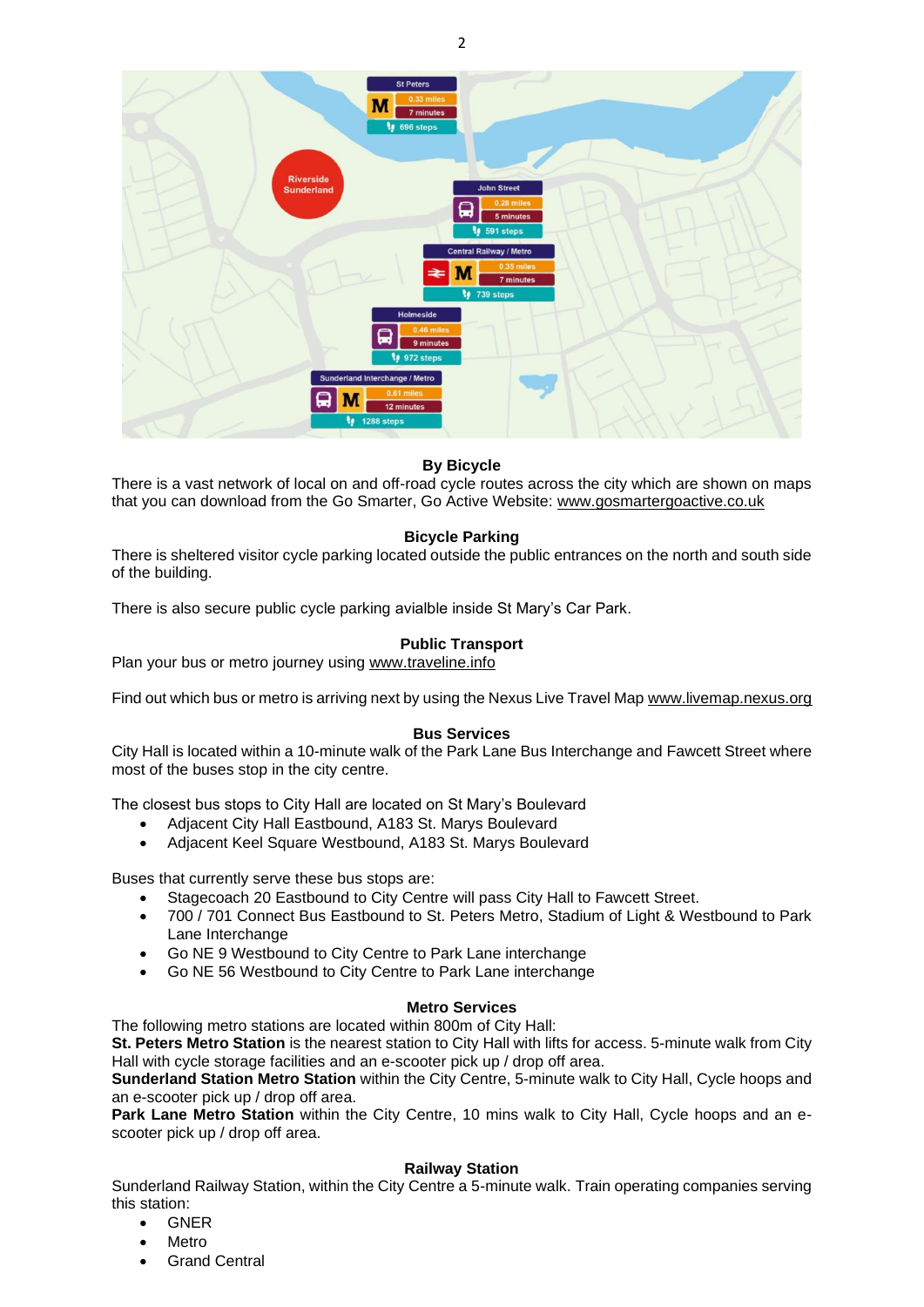## **Neuron E Scooters**

There is currently an E-Scooter Trial taking place in Sunderland until March 2022. City Hall visitors can use the e-scooters to assist the first and last mile of their journey from various pick-up locations including Park Lane Interchange, Sunderland Railway Station, and St. Peters Metro station with a handy parking area outside of City Hall.

### **Motorcycle Parking**

Motorcycles can be parked free of charge in St Mary's Car Park. There are no designated bays, but motorbikes can park in a safe area designated by the staff on duty, near to the office where the staff can see the bike.

### **Car Parking**

It is important to outline that there is **no parking available** at City Hall.

There is a vehicle drop off point on Plater Way outside the north facing etrance of the building which can be used by taxis and other vehicles doing drop-offs and pick-ups.

Vehicular access to City Hall is from St Marys Boulevard, onto Plater Way with a one-way street from east to west exiting onto Cumberland Street.

## **Blue Badge Holders**

There is no disabled parking at City Hall.

Eight disabled parking bays available at Livingstone Road Car Park (free of charge to blue badge holders).

There are nine disabled bays on the second floor of St Marys Car Park available for staff and visitors to use (normal St Mary's car park charges apply).

There are other designated disabled bays in or around the Riverside Sunderland site and local area which are free of charge to all blue badge holders are as follows:

- Union Street 5 bays (become taxi bays after 6pm)
- Fawcett Street  $-4$  bays (these are limited to a 3-hour maximum stay)
- Athenaeum Street 1 long bay (room for 3 cars) (become taxi bays after 6pm)
- Bridge Street 1 bay (room for 2 cars not time limited)
- Pann Lane  $-2$  bays  $-$  not time limited
- Prince Street/Middle Street 7 bays total not time limited
- South Street  $-1$  bay (room for 3 cars) not time limited
- High Street West 2 long bays room for 14 cars not time limited
- John Street 6 bays not time limited

There are also pay and display bays (blue badge holders can use for unlimited time free of charge if they display a valid blue badge) on Bridge Street, High Street West and St Thomas Street. A little further away is West Wear Street, Charles Street and High Street West car parks which are available for blue badge holders free of charge for unlimited time.

In addition, badge holders can park on single or double yellow lines, as long as there is no loading restriction in place (indicated by kerb blips/markings and signs), for up to 3 hours as long as they display a valid badge and parking disc set at the time of arrival.

#### **Public Car Parks & Costs**

There are various public car parks located across the city that could be used by visitors the closest being **St Mary's** and **Livingstone Road**.

All public car parks in sunderland are free after 3pm.

Payment of the daily or hourly rate can be made with cash at the machines or in most locations by using the RingGo cashless parking facility. Details of the RingGo system is available on posters at each location.

For more info visit [www.sunderland.gov.uk/RingGo](http://www.sunderland.gov.uk/RingGo)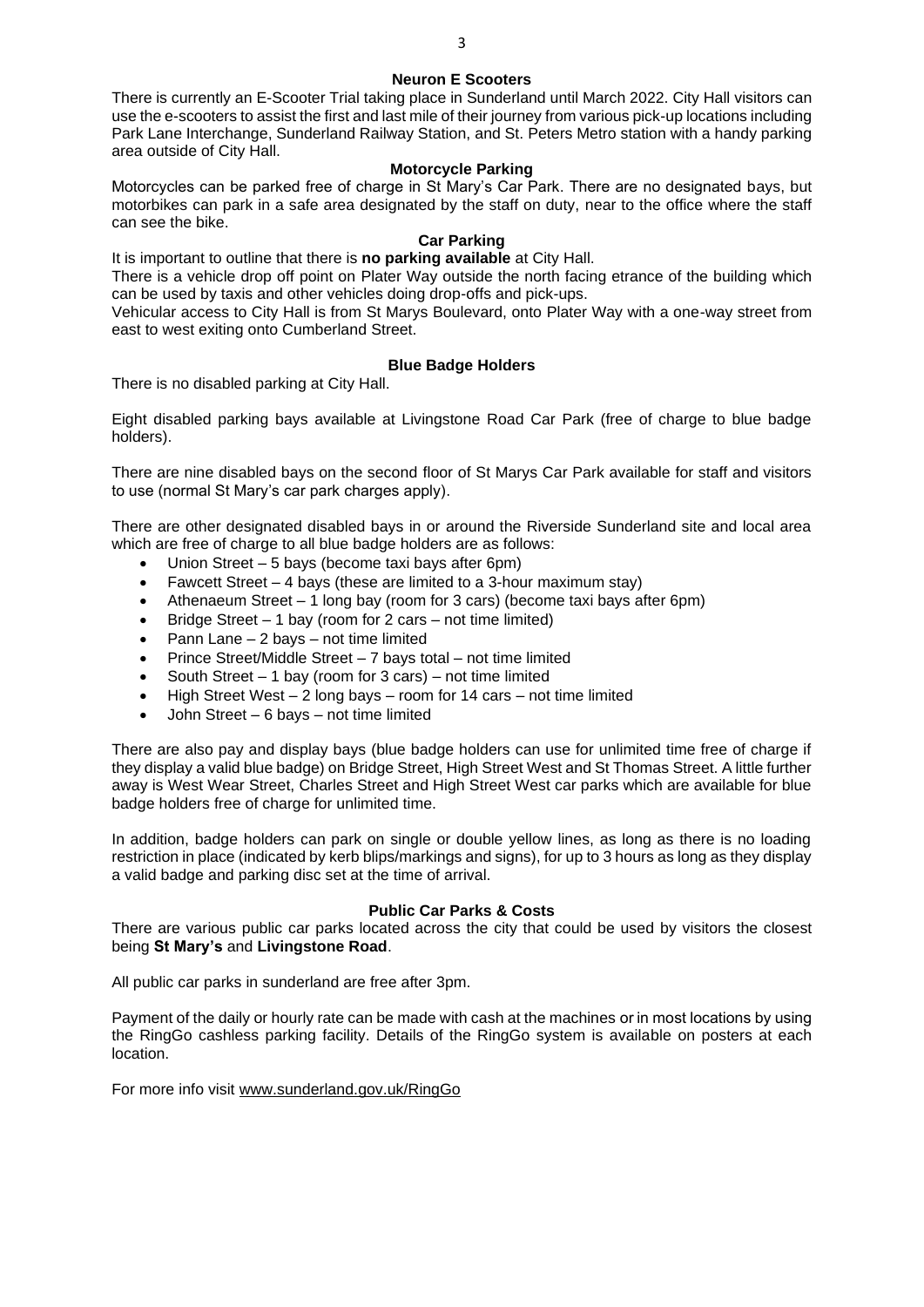|                                   |                  |                             | ar 1 ann vv                                                                   |                                                          |
|-----------------------------------|------------------|-----------------------------|-------------------------------------------------------------------------------|----------------------------------------------------------|
| <b>Name of car</b><br>park        | No. of<br>spaces | Day(s)                      | <b>Time</b>                                                                   | <b>Tariffs</b>                                           |
| <b>St Marys</b>                   | 480              | Mon - Fri<br>Saturday       | $0800 - 1500$<br>$1500 - 0000$<br>0000 - 0800<br>$0800 - 1800$<br>1800 - 0800 | £1.50/hour<br>Free<br>90p/hour<br>£1.50/hour<br>90p/hour |
|                                   |                  | <b>Bank Holiday</b>         | All day                                                                       | £2 flat rate                                             |
| Livingstone<br>Road               | 157              | Mon - Fri                   | $0800 - 1500$<br>$1500 - 0000$<br>1800 - 0000<br>$0800 - 1800$                | £1.30/hour<br>Free<br>£2 Flat Rate<br>£1.30/hour         |
|                                   |                  | Saturday                    | 1800 - 0000                                                                   | £2 flat rate                                             |
|                                   |                  | <b>Bank Holiday</b>         | All day                                                                       | Free                                                     |
| <b>West Wear</b><br><b>Street</b> | 27               | Mon - Fri                   | $0800 - 1500$<br>$1500 - 0800$                                                | £1.00/hour<br>Free                                       |
|                                   |                  | Saturday                    | $0800 - 1800$<br>$1800 - 0800$                                                | £1.00/hour<br>90p/hour                                   |
|                                   |                  | <b>Daily Rate</b><br>Permit | 1 day<br>28 days                                                              | £5.00<br>£75.00                                          |
| <b>Charles Street</b>             | 27               | Mon - Fri                   | $0800 - 1500$<br>$1500 - 0800$                                                | £1.00/hour<br>Free                                       |
|                                   |                  | Saturday                    | $0800 - 1800$<br>$1800 - 0800$                                                | £1.00/hour<br>90p/hour                                   |
|                                   |                  | Daily Rate<br>Permit        | 1 day<br>28 days                                                              | £5.00<br>£75.00                                          |
| <b>High Street</b><br>West        | 42               | Mon - Fri                   | $0800 - 1500$<br>$1500 - 0800$                                                | 90p/hour<br>Free                                         |
|                                   |                  | Saturday                    | $0800 - 1800$<br>$1800 - 0800$                                                | 90p/hour<br>90p/hour                                     |
|                                   |                  |                             |                                                                               |                                                          |
|                                   |                  | Permit                      | 28 days                                                                       | £112.50                                                  |
| <b>Sunniside</b>                  | 649              | Mon - Fri                   | $0800 - 1500$<br>$1500 - 0800$<br>0800 - 0800                                 | £1.30/hour<br>Free<br>90p/hour                           |
|                                   |                  | Saturday                    | $0800 - 1800$<br>$1800 - 0800$                                                | £1.30/hour<br>90p/hour                                   |
|                                   |                  | <b>Bank Holiday</b>         | All Day                                                                       | £2.00                                                    |
|                                   |                  | Daily Rate<br>Permit        | 1 day<br>28 days                                                              | £5.00<br>£75.00                                          |

**Public Car Park Costs**